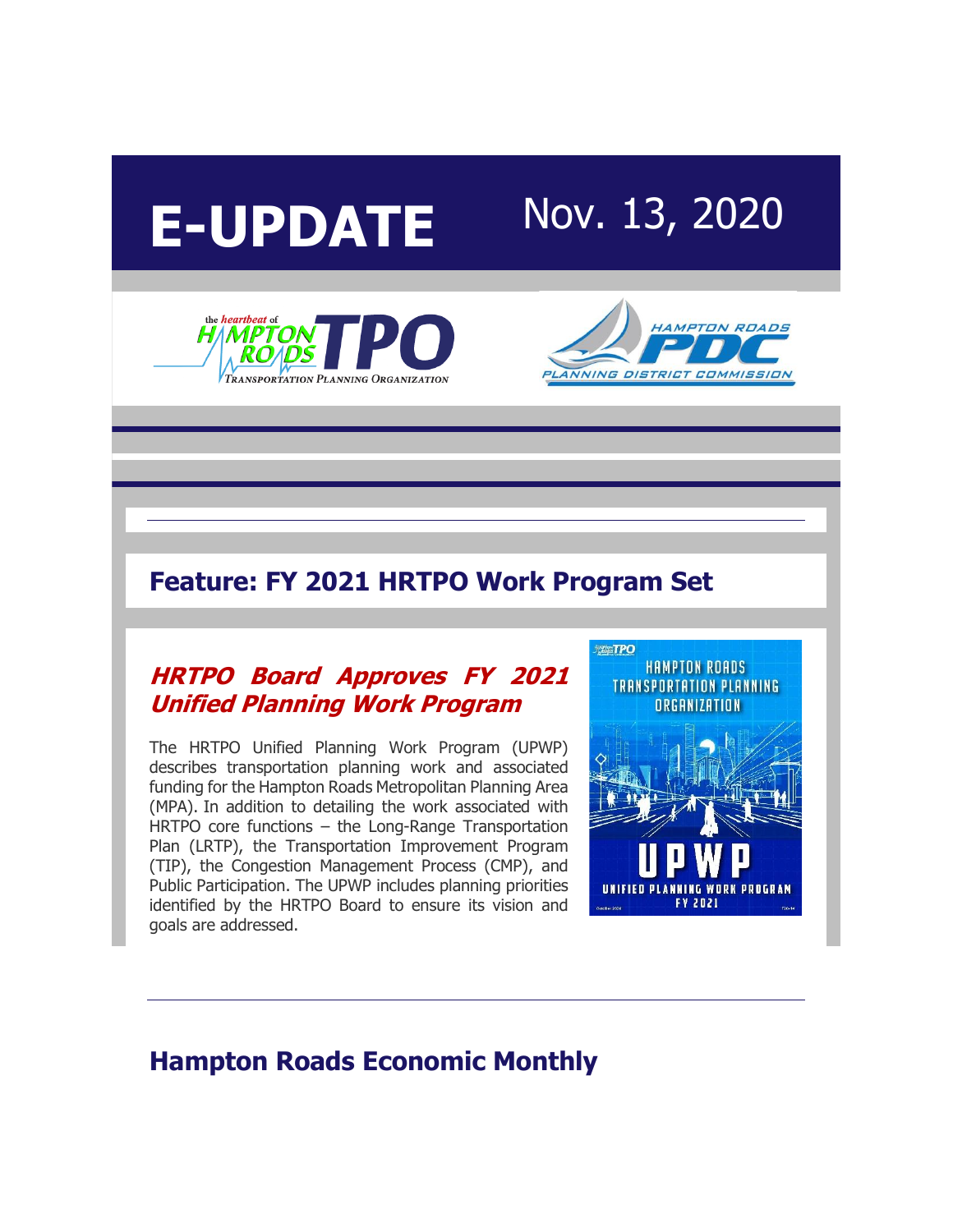#### **[Q3 2020 Sees Record GDP Growth](http://r20.rs6.net/tn.jsp?f=001BR34_K56Fc4Aq7Q3R_wIF_fqhCDWoA3Gv0ySdq7nskzQgdT_ldicHXptTfIfWfTD_dJ8MpVkcQWERZqmznEFlVOqXgQjZbg26Ibmwai81_5DHaP4_eZYZRLgMaUJr_V1tmkimhjBxvPar_of1YszSjjrot8-aIWtnS4zjcrrkzfsGftNlDcI1MZrGFdbB4N0RbwkE97u5kc=&c=gbJhLOmOpL3oRw_eUxFIJCZcvoN2XGdy3L30G5VPTeyQmxHgTmDbWg==&ch=mBAL0eBcGG1wSrTIBBjIi3TZqW98bemD6UOcrKLzEHnMOVvEk6o1jQ==) — What Does it Really [Mean?](http://r20.rs6.net/tn.jsp?f=001BR34_K56Fc4Aq7Q3R_wIF_fqhCDWoA3Gv0ySdq7nskzQgdT_ldicHXptTfIfWfTD_dJ8MpVkcQWERZqmznEFlVOqXgQjZbg26Ibmwai81_5DHaP4_eZYZRLgMaUJr_V1tmkimhjBxvPar_of1YszSjjrot8-aIWtnS4zjcrrkzfsGftNlDcI1MZrGFdbB4N0RbwkE97u5kc=&c=gbJhLOmOpL3oRw_eUxFIJCZcvoN2XGdy3L30G5VPTeyQmxHgTmDbWg==&ch=mBAL0eBcGG1wSrTIBBjIi3TZqW98bemD6UOcrKLzEHnMOVvEk6o1jQ==)**

Gross Domestic Product (GDP) is the total monetary or market value of all the finished goods and services produced in a region over a specific period, a broad measure of overall domestic production. GDP functions as a comprehensive scorecard of the economic health of the nation, with national growth reported on an annualized quarterly basis. Gross Domestic Product is typically calculated by using the following formula: GDP =  $C + G + I$ + NX (where C=consumption; G=government spending; I=Investment; and NX=net exports).



# **New Computer Model Improves Decision Making About Most Beneficial Long Term Transportation Investments in Hampton Roads**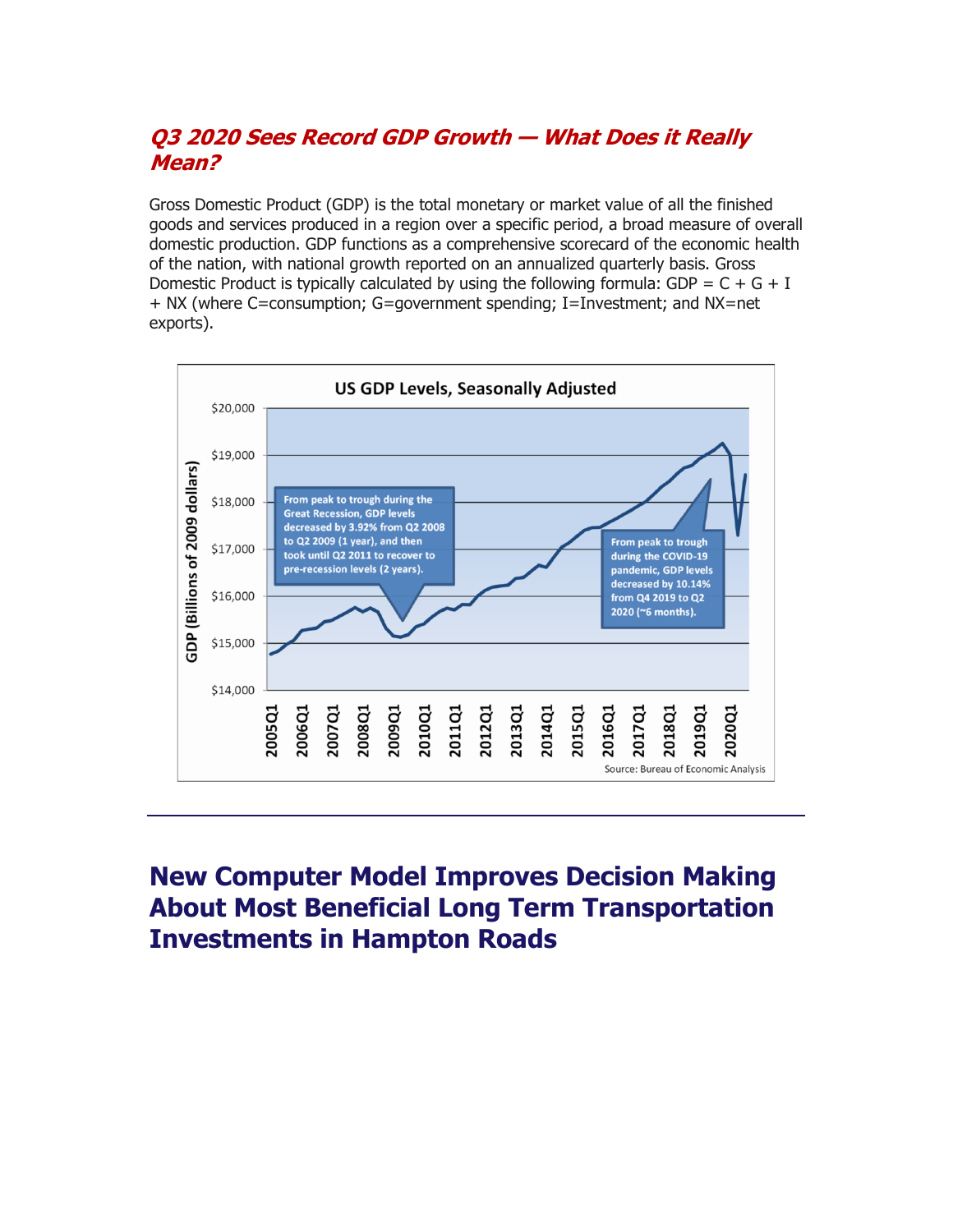#### **[Updates to the Hampton](http://r20.rs6.net/tn.jsp?f=001BR34_K56Fc4Aq7Q3R_wIF_fqhCDWoA3Gv0ySdq7nskzQgdT_ldicHXptTfIfWfTD7RDsIA82ueQQJv8j88wXnhiNocerNuJrbsucvkLi9R-srexJxMwnBp8TA0juTC0wqrBpM7SKKYjI4XJUqXFZ7CRqg7NQWXf2h63yqfyL20DfxTW31W2x4IqDdf2yk_M5S8NvT6JcCY1V0joU-20hOjsbFEehSSeCJwrod8AeaOq4qhTu47dmZwtwmvxsrNIVnbNeTMn-3QA=&c=gbJhLOmOpL3oRw_eUxFIJCZcvoN2XGdy3L30G5VPTeyQmxHgTmDbWg==&ch=mBAL0eBcGG1wSrTIBBjIi3TZqW98bemD6UOcrKLzEHnMOVvEk6o1jQ==)  [Roads Travel Demand](http://r20.rs6.net/tn.jsp?f=001BR34_K56Fc4Aq7Q3R_wIF_fqhCDWoA3Gv0ySdq7nskzQgdT_ldicHXptTfIfWfTD7RDsIA82ueQQJv8j88wXnhiNocerNuJrbsucvkLi9R-srexJxMwnBp8TA0juTC0wqrBpM7SKKYjI4XJUqXFZ7CRqg7NQWXf2h63yqfyL20DfxTW31W2x4IqDdf2yk_M5S8NvT6JcCY1V0joU-20hOjsbFEehSSeCJwrod8AeaOq4qhTu47dmZwtwmvxsrNIVnbNeTMn-3QA=&c=gbJhLOmOpL3oRw_eUxFIJCZcvoN2XGdy3L30G5VPTeyQmxHgTmDbWg==&ch=mBAL0eBcGG1wSrTIBBjIi3TZqW98bemD6UOcrKLzEHnMOVvEk6o1jQ==)  [Model](http://r20.rs6.net/tn.jsp?f=001BR34_K56Fc4Aq7Q3R_wIF_fqhCDWoA3Gv0ySdq7nskzQgdT_ldicHXptTfIfWfTD7RDsIA82ueQQJv8j88wXnhiNocerNuJrbsucvkLi9R-srexJxMwnBp8TA0juTC0wqrBpM7SKKYjI4XJUqXFZ7CRqg7NQWXf2h63yqfyL20DfxTW31W2x4IqDdf2yk_M5S8NvT6JcCY1V0joU-20hOjsbFEehSSeCJwrod8AeaOq4qhTu47dmZwtwmvxsrNIVnbNeTMn-3QA=&c=gbJhLOmOpL3oRw_eUxFIJCZcvoN2XGdy3L30G5VPTeyQmxHgTmDbWg==&ch=mBAL0eBcGG1wSrTIBBjIi3TZqW98bemD6UOcrKLzEHnMOVvEk6o1jQ==)**

In January 2020, the Hampton Roads Transportation Planning Organization (HRTPO) officially updated its Travel Demand Model (TDM). The HRTPO TDM is a computer model of the transportation system in Hampton Roads and is used as an analytical



tool to support the regional transportation planning process.

# **New Transportation Improvement Program Launched**

## **[New HRTPO FY 2021-2024](http://r20.rs6.net/tn.jsp?f=001BR34_K56Fc4Aq7Q3R_wIF_fqhCDWoA3Gv0ySdq7nskzQgdT_ldicHXptTfIfWfTDw_Kc8_Bq1H7DJmrDJ-P6oMFiVV_k6OjWnbVFWA-4SnlrSDFX6Tctjju4-WBXJ7NxCPFNCphtEmskdw45SLQrYiAStt5pKYAbLxk5jHU3WR4dLDe2hcqSdSTkaAwmzqm0VlblY_eYt3AtzkoGfS-b7lY35Xs_awbC2_TP7C9j1QcDuQeZGnUE4aR2xfehF17rJcbGjotDIGncBDNZFskdRNVbnsiOo7yaJzGlIy0Ss80=&c=gbJhLOmOpL3oRw_eUxFIJCZcvoN2XGdy3L30G5VPTeyQmxHgTmDbWg==&ch=mBAL0eBcGG1wSrTIBBjIi3TZqW98bemD6UOcrKLzEHnMOVvEk6o1jQ==)  [Transportation](http://r20.rs6.net/tn.jsp?f=001BR34_K56Fc4Aq7Q3R_wIF_fqhCDWoA3Gv0ySdq7nskzQgdT_ldicHXptTfIfWfTDw_Kc8_Bq1H7DJmrDJ-P6oMFiVV_k6OjWnbVFWA-4SnlrSDFX6Tctjju4-WBXJ7NxCPFNCphtEmskdw45SLQrYiAStt5pKYAbLxk5jHU3WR4dLDe2hcqSdSTkaAwmzqm0VlblY_eYt3AtzkoGfS-b7lY35Xs_awbC2_TP7C9j1QcDuQeZGnUE4aR2xfehF17rJcbGjotDIGncBDNZFskdRNVbnsiOo7yaJzGlIy0Ss80=&c=gbJhLOmOpL3oRw_eUxFIJCZcvoN2XGdy3L30G5VPTeyQmxHgTmDbWg==&ch=mBAL0eBcGG1wSrTIBBjIi3TZqW98bemD6UOcrKLzEHnMOVvEk6o1jQ==)  [Improvement Program](http://r20.rs6.net/tn.jsp?f=001BR34_K56Fc4Aq7Q3R_wIF_fqhCDWoA3Gv0ySdq7nskzQgdT_ldicHXptTfIfWfTDw_Kc8_Bq1H7DJmrDJ-P6oMFiVV_k6OjWnbVFWA-4SnlrSDFX6Tctjju4-WBXJ7NxCPFNCphtEmskdw45SLQrYiAStt5pKYAbLxk5jHU3WR4dLDe2hcqSdSTkaAwmzqm0VlblY_eYt3AtzkoGfS-b7lY35Xs_awbC2_TP7C9j1QcDuQeZGnUE4aR2xfehF17rJcbGjotDIGncBDNZFskdRNVbnsiOo7yaJzGlIy0Ss80=&c=gbJhLOmOpL3oRw_eUxFIJCZcvoN2XGdy3L30G5VPTeyQmxHgTmDbWg==&ch=mBAL0eBcGG1wSrTIBBjIi3TZqW98bemD6UOcrKLzEHnMOVvEk6o1jQ==)  [\(TIP\)](http://r20.rs6.net/tn.jsp?f=001BR34_K56Fc4Aq7Q3R_wIF_fqhCDWoA3Gv0ySdq7nskzQgdT_ldicHXptTfIfWfTDw_Kc8_Bq1H7DJmrDJ-P6oMFiVV_k6OjWnbVFWA-4SnlrSDFX6Tctjju4-WBXJ7NxCPFNCphtEmskdw45SLQrYiAStt5pKYAbLxk5jHU3WR4dLDe2hcqSdSTkaAwmzqm0VlblY_eYt3AtzkoGfS-b7lY35Xs_awbC2_TP7C9j1QcDuQeZGnUE4aR2xfehF17rJcbGjotDIGncBDNZFskdRNVbnsiOo7yaJzGlIy0Ss80=&c=gbJhLOmOpL3oRw_eUxFIJCZcvoN2XGdy3L30G5VPTeyQmxHgTmDbWg==&ch=mBAL0eBcGG1wSrTIBBjIi3TZqW98bemD6UOcrKLzEHnMOVvEk6o1jQ==)**



The FY 2021-2024 Transportation

Improvement Program (TIP), approved by the HRTPO Board last May, has received Federal approval and went into effect on October 1, 2020. The new TIP represents a full update of the TIP – the previous full update having been approved in April 2017.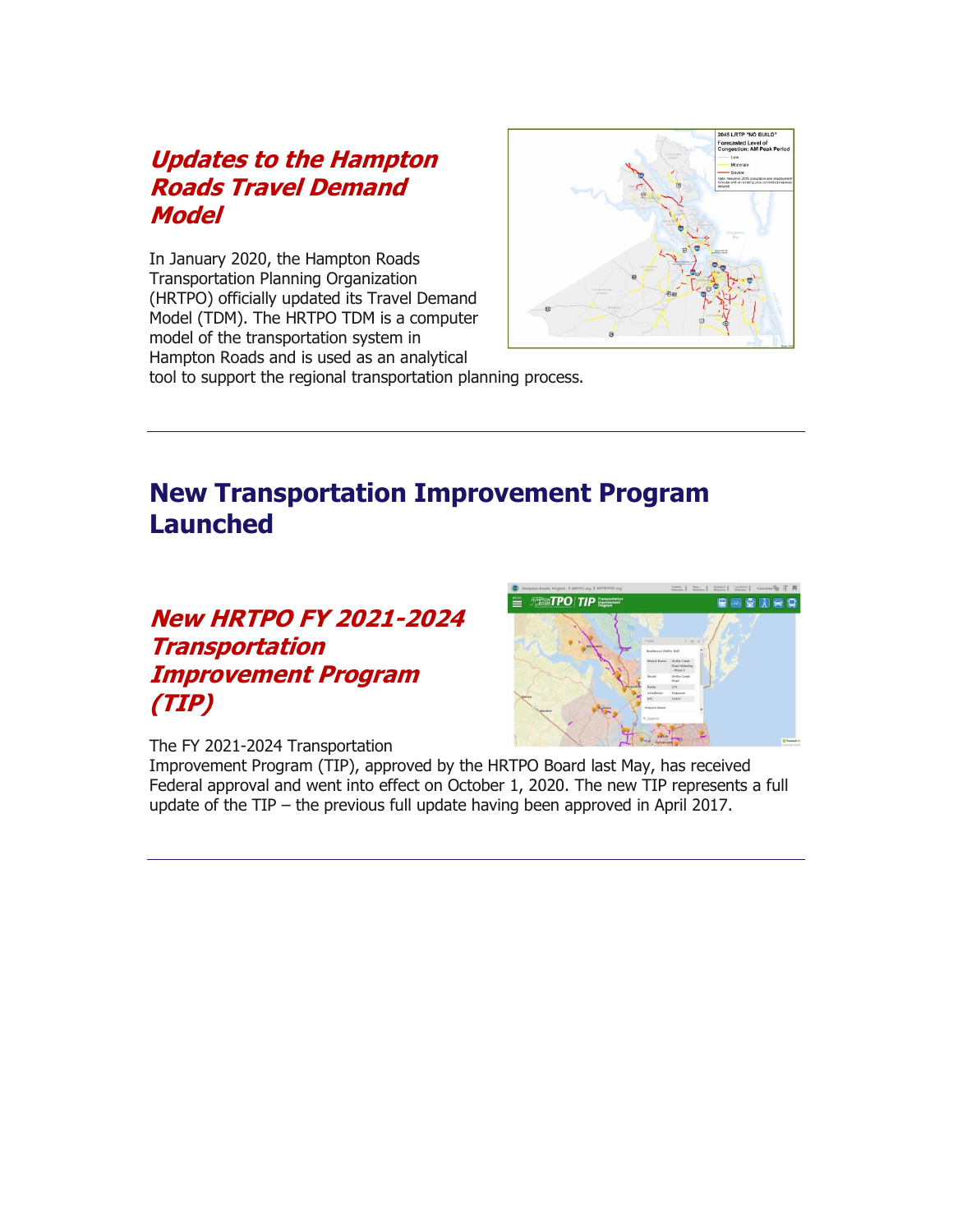## **[TIP Snapshot Released](http://r20.rs6.net/tn.jsp?f=001BR34_K56Fc4Aq7Q3R_wIF_fqhCDWoA3Gv0ySdq7nskzQgdT_ldicHXptTfIfWfTDU5WYU_Wst6SHradu2buWXlCJib3jqZl7IQVAZKjbhXr_fgDdXncwZhjVw_suqabOz4cJ73Rtvz8WvVmeACMqDXcBfRe7_-dj10vikG-6avjWse9rzURJv86JpCAz148xp79-pyqtryo=&c=gbJhLOmOpL3oRw_eUxFIJCZcvoN2XGdy3L30G5VPTeyQmxHgTmDbWg==&ch=mBAL0eBcGG1wSrTIBBjIi3TZqW98bemD6UOcrKLzEHnMOVvEk6o1jQ==)**

The HRTPO staff monitors the status of all projects in the Transportation Improvement Program (TIP). On a quarterly basis, staff updates expenditure information on TIP projects. The review is summarized in the TIP Quarterly Snapshot.



# **HRPDC Secures \$50,000 in technical assistance for a Small Watershed Grant**

## **[HRPDC receives funding from the](http://r20.rs6.net/tn.jsp?f=001BR34_K56Fc4Aq7Q3R_wIF_fqhCDWoA3Gv0ySdq7nskzQgdT_ldicHXptTfIfWfTD8r6x-pn8X5eUMUolbJ_dlHY_a5FzZWmAemcFyQoBshrqG3Rgi2QwWkXbfOS3O8ho7iqkRWx1VBBUhtIsJmZOT61FPiMVprqyB7m2p49b0sEdir2qFgRw1QEX9kxYkpDdqlwRgNNlZ_bFe96vi92F_kYGFHxRh2AzCkrL3wenSE8ozyyWCNw8zjBw82gmu_0sRDETCt9NK4muVxkVuEya2daHqIjdLzjdD1WCW_TKHPw=&c=gbJhLOmOpL3oRw_eUxFIJCZcvoN2XGdy3L30G5VPTeyQmxHgTmDbWg==&ch=mBAL0eBcGG1wSrTIBBjIi3TZqW98bemD6UOcrKLzEHnMOVvEk6o1jQ==)  [National Fish and Wildlife](http://r20.rs6.net/tn.jsp?f=001BR34_K56Fc4Aq7Q3R_wIF_fqhCDWoA3Gv0ySdq7nskzQgdT_ldicHXptTfIfWfTD8r6x-pn8X5eUMUolbJ_dlHY_a5FzZWmAemcFyQoBshrqG3Rgi2QwWkXbfOS3O8ho7iqkRWx1VBBUhtIsJmZOT61FPiMVprqyB7m2p49b0sEdir2qFgRw1QEX9kxYkpDdqlwRgNNlZ_bFe96vi92F_kYGFHxRh2AzCkrL3wenSE8ozyyWCNw8zjBw82gmu_0sRDETCt9NK4muVxkVuEya2daHqIjdLzjdD1WCW_TKHPw=&c=gbJhLOmOpL3oRw_eUxFIJCZcvoN2XGdy3L30G5VPTeyQmxHgTmDbWg==&ch=mBAL0eBcGG1wSrTIBBjIi3TZqW98bemD6UOcrKLzEHnMOVvEk6o1jQ==)  [Foundation](http://r20.rs6.net/tn.jsp?f=001BR34_K56Fc4Aq7Q3R_wIF_fqhCDWoA3Gv0ySdq7nskzQgdT_ldicHXptTfIfWfTD8r6x-pn8X5eUMUolbJ_dlHY_a5FzZWmAemcFyQoBshrqG3Rgi2QwWkXbfOS3O8ho7iqkRWx1VBBUhtIsJmZOT61FPiMVprqyB7m2p49b0sEdir2qFgRw1QEX9kxYkpDdqlwRgNNlZ_bFe96vi92F_kYGFHxRh2AzCkrL3wenSE8ozyyWCNw8zjBw82gmu_0sRDETCt9NK4muVxkVuEya2daHqIjdLzjdD1WCW_TKHPw=&c=gbJhLOmOpL3oRw_eUxFIJCZcvoN2XGdy3L30G5VPTeyQmxHgTmDbWg==&ch=mBAL0eBcGG1wSrTIBBjIi3TZqW98bemD6UOcrKLzEHnMOVvEk6o1jQ==)**

The project, entitled "Retrofitting businesses and industrial properties to improve water quality and provide flood protection" will identify business or industrial



partners willing to implement best management practices (BMPs) and report them for credit towards Chesapeake Bay Total Maximum Daily Load (TMDL) compliance.

# **14th Annual Housing Awards**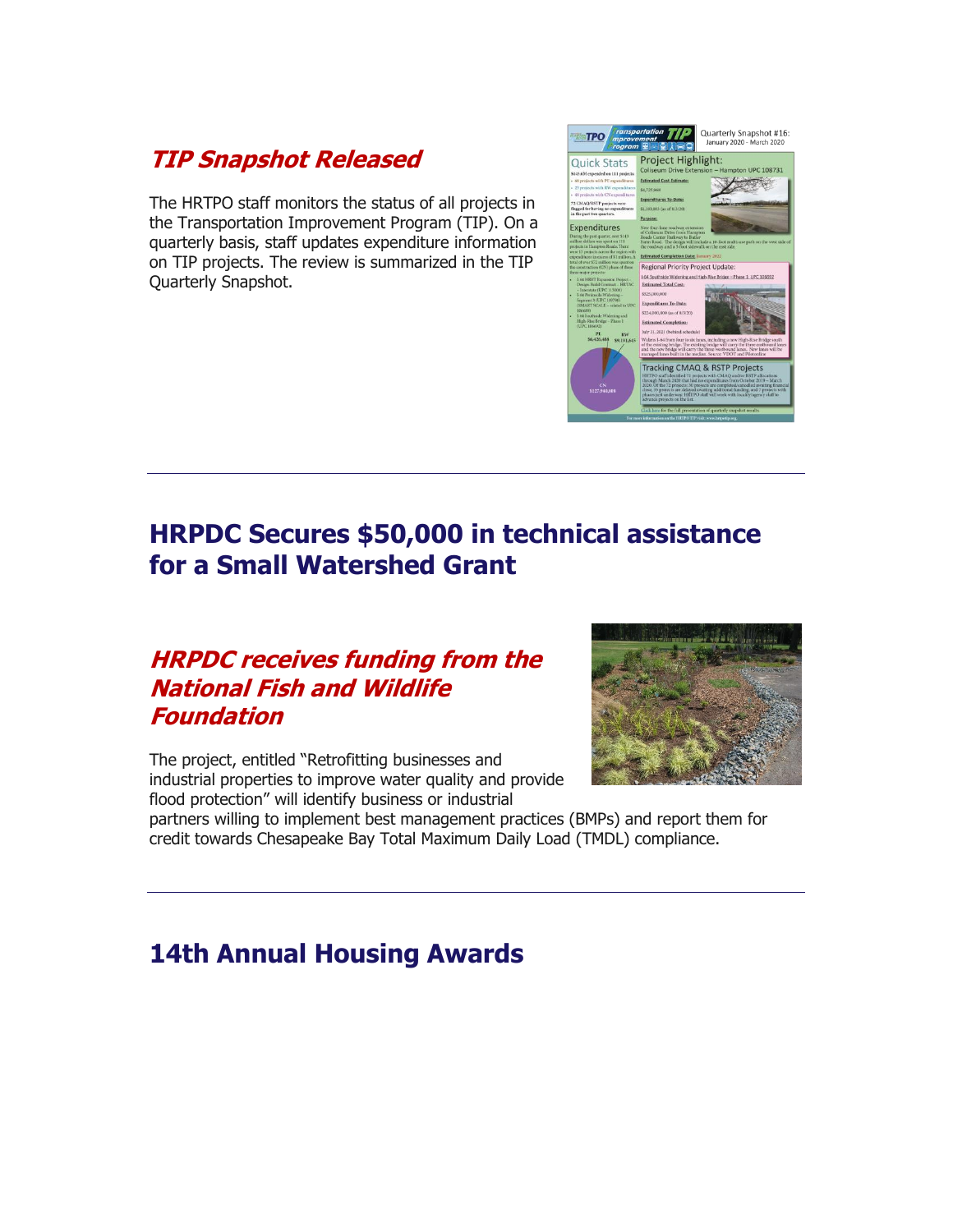#### **[HRHC Honors Local Housing](http://r20.rs6.net/tn.jsp?f=001BR34_K56Fc4Aq7Q3R_wIF_fqhCDWoA3Gv0ySdq7nskzQgdT_ldicHXptTfIfWfTD2J8wGVF2OuqNkfcHg9WRN0DJDaIfQJWpCBV0FHz28ZaLLHSH11O4T1qxM_L8ELucfglBGTVoU4UVnby0uvR11s13jChD33IYxg7ZJE4eiH_rhwSYlomZeW2QB9T_Z4yXbVG72cLiNzk8i4EjZjIYQMFwqIAay9NrTAtESf_xaFfiFoH7e9slSiXk-egUVk_XGvaB9KNpCRilyY3cvkH0InFUAJS1mC-NLbd_SkTtTZC7f7BmE_jdDg==&c=gbJhLOmOpL3oRw_eUxFIJCZcvoN2XGdy3L30G5VPTeyQmxHgTmDbWg==&ch=mBAL0eBcGG1wSrTIBBjIi3TZqW98bemD6UOcrKLzEHnMOVvEk6o1jQ==)  [Professionals at 14th Annual Housing](http://r20.rs6.net/tn.jsp?f=001BR34_K56Fc4Aq7Q3R_wIF_fqhCDWoA3Gv0ySdq7nskzQgdT_ldicHXptTfIfWfTD2J8wGVF2OuqNkfcHg9WRN0DJDaIfQJWpCBV0FHz28ZaLLHSH11O4T1qxM_L8ELucfglBGTVoU4UVnby0uvR11s13jChD33IYxg7ZJE4eiH_rhwSYlomZeW2QB9T_Z4yXbVG72cLiNzk8i4EjZjIYQMFwqIAay9NrTAtESf_xaFfiFoH7e9slSiXk-egUVk_XGvaB9KNpCRilyY3cvkH0InFUAJS1mC-NLbd_SkTtTZC7f7BmE_jdDg==&c=gbJhLOmOpL3oRw_eUxFIJCZcvoN2XGdy3L30G5VPTeyQmxHgTmDbWg==&ch=mBAL0eBcGG1wSrTIBBjIi3TZqW98bemD6UOcrKLzEHnMOVvEk6o1jQ==)  [Awards Ceremony](http://r20.rs6.net/tn.jsp?f=001BR34_K56Fc4Aq7Q3R_wIF_fqhCDWoA3Gv0ySdq7nskzQgdT_ldicHXptTfIfWfTD2J8wGVF2OuqNkfcHg9WRN0DJDaIfQJWpCBV0FHz28ZaLLHSH11O4T1qxM_L8ELucfglBGTVoU4UVnby0uvR11s13jChD33IYxg7ZJE4eiH_rhwSYlomZeW2QB9T_Z4yXbVG72cLiNzk8i4EjZjIYQMFwqIAay9NrTAtESf_xaFfiFoH7e9slSiXk-egUVk_XGvaB9KNpCRilyY3cvkH0InFUAJS1mC-NLbd_SkTtTZC7f7BmE_jdDg==&c=gbJhLOmOpL3oRw_eUxFIJCZcvoN2XGdy3L30G5VPTeyQmxHgTmDbWg==&ch=mBAL0eBcGG1wSrTIBBjIi3TZqW98bemD6UOcrKLzEHnMOVvEk6o1jQ==)**



The Hampton Roads Housing Consortium (HRHC) recently held its 14<sup>th</sup> Annual Housing Awards Ceremony virtually

on October  $8<sup>th</sup>$ . The four awards recognize individuals and organizations that have contributed to improving housing conditions for the region. The HRPDC provides staffing support to the HRHC.



# **Tis the Season to Buy Local**

## **November 15th is America Recycles Day**

#### **[Reduce Waste, Recycle Right](http://r20.rs6.net/tn.jsp?f=001BR34_K56Fc4Aq7Q3R_wIF_fqhCDWoA3Gv0ySdq7nskzQgdT_ldicHXptTfIfWfTDuYFGGaT6daBXb-Sk2G9qglZBbjkWClA8WzjiIeq6pHlaEiPf1gyu1ZR8cRnurkee_WmYAixzzrjKtMkf0hEfcfBxZO2nA_zfzRHmnWbZAfj3aY36BZUA0x5v9fhz-FchaRroT4TgvEypmG5w0xKujW6z5k0IxtvMv1NdqNfTyFM5hTvmnnGWNFums67I2bWsLsOMotxGlMAg8x1Kq6zRgQ==&c=gbJhLOmOpL3oRw_eUxFIJCZcvoN2XGdy3L30G5VPTeyQmxHgTmDbWg==&ch=mBAL0eBcGG1wSrTIBBjIi3TZqW98bemD6UOcrKLzEHnMOVvEk6o1jQ==)  [for America Recycles Day](http://r20.rs6.net/tn.jsp?f=001BR34_K56Fc4Aq7Q3R_wIF_fqhCDWoA3Gv0ySdq7nskzQgdT_ldicHXptTfIfWfTDuYFGGaT6daBXb-Sk2G9qglZBbjkWClA8WzjiIeq6pHlaEiPf1gyu1ZR8cRnurkee_WmYAixzzrjKtMkf0hEfcfBxZO2nA_zfzRHmnWbZAfj3aY36BZUA0x5v9fhz-FchaRroT4TgvEypmG5w0xKujW6z5k0IxtvMv1NdqNfTyFM5hTvmnnGWNFums67I2bWsLsOMotxGlMAg8x1Kq6zRgQ==&c=gbJhLOmOpL3oRw_eUxFIJCZcvoN2XGdy3L30G5VPTeyQmxHgTmDbWg==&ch=mBAL0eBcGG1wSrTIBBjIi3TZqW98bemD6UOcrKLzEHnMOVvEk6o1jQ==)**

As part of the national America Recycles Day campaign, held annually on November 15, askHRgreen.org is encouraging residents to consider reducing waste and recycling right.

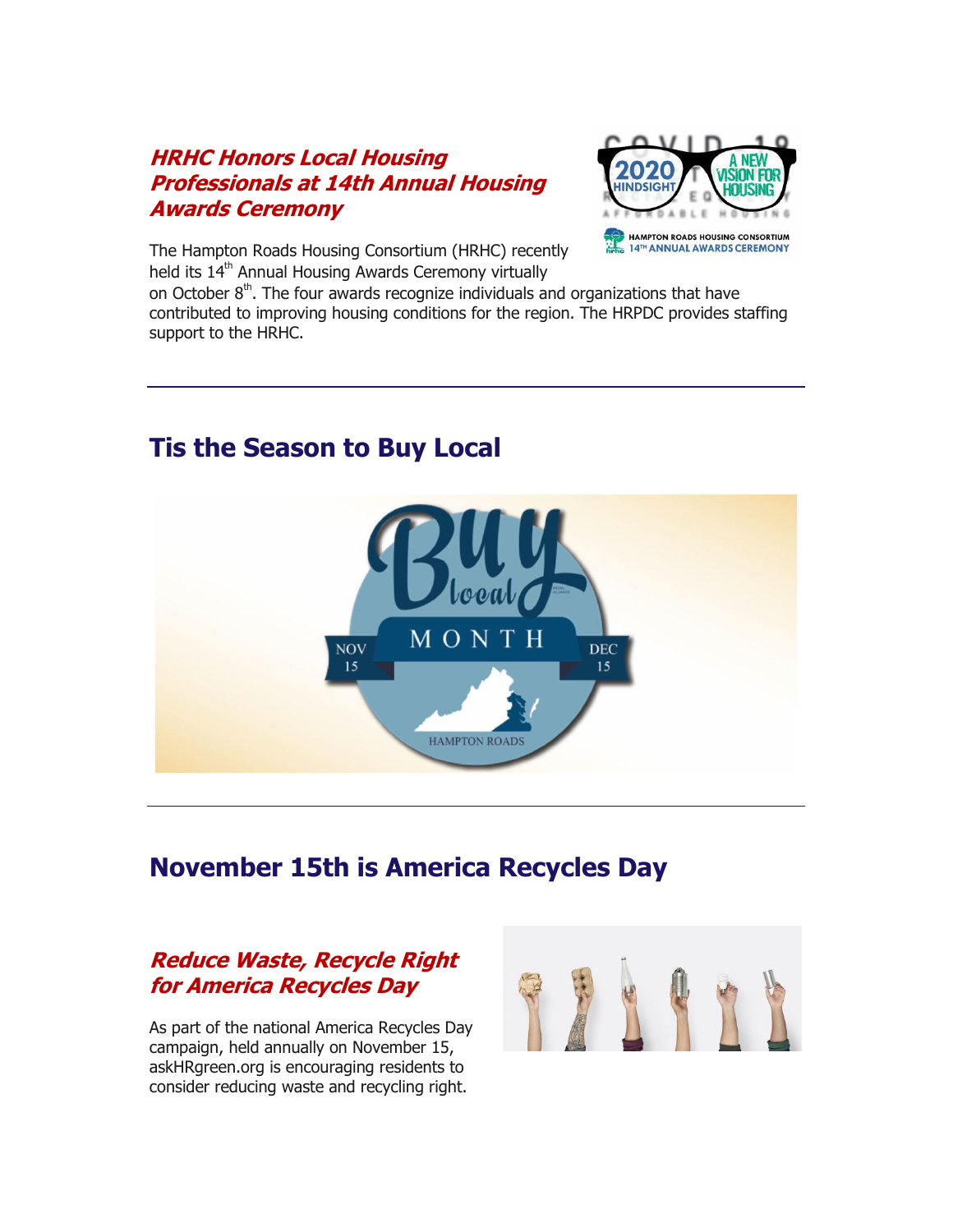#### **[Map of the Month: Where are the Veterans in Hampton](http://r20.rs6.net/tn.jsp?f=001BR34_K56Fc4Aq7Q3R_wIF_fqhCDWoA3Gv0ySdq7nskzQgdT_ldicHXptTfIfWfTD64wyA8M3h1LgzolJnEQSE1-Mxw5iG4VdmBfHCZ3aY95B5dr3hpn67nXmkzDBBYb_7CEkd-iY5JKxclynZ5v0Ez6uv8Eb44dgGum52xjg7lURwEwZ9FQWo8mTE_Y2zk78YBO6ajs8A-DIJwF0-piI1VQ0Vd46fFesK6VPRMtYEY8k13Bs_wpiBlLf1NbRqaXbO2hQT897vV9KUHa-Hdru34jSZBtsbEVnKyfJuQQNh4Y=&c=gbJhLOmOpL3oRw_eUxFIJCZcvoN2XGdy3L30G5VPTeyQmxHgTmDbWg==&ch=mBAL0eBcGG1wSrTIBBjIi3TZqW98bemD6UOcrKLzEHnMOVvEk6o1jQ==)  [Roads?](http://r20.rs6.net/tn.jsp?f=001BR34_K56Fc4Aq7Q3R_wIF_fqhCDWoA3Gv0ySdq7nskzQgdT_ldicHXptTfIfWfTD64wyA8M3h1LgzolJnEQSE1-Mxw5iG4VdmBfHCZ3aY95B5dr3hpn67nXmkzDBBYb_7CEkd-iY5JKxclynZ5v0Ez6uv8Eb44dgGum52xjg7lURwEwZ9FQWo8mTE_Y2zk78YBO6ajs8A-DIJwF0-piI1VQ0Vd46fFesK6VPRMtYEY8k13Bs_wpiBlLf1NbRqaXbO2hQT897vV9KUHa-Hdru34jSZBtsbEVnKyfJuQQNh4Y=&c=gbJhLOmOpL3oRw_eUxFIJCZcvoN2XGdy3L30G5VPTeyQmxHgTmDbWg==&ch=mBAL0eBcGG1wSrTIBBjIi3TZqW98bemD6UOcrKLzEHnMOVvEk6o1jQ==)**

In honor of Veterans Day, this month's map explores where veterans live in Hampton [Roads](http://r20.rs6.net/tn.jsp?f=001BR34_K56Fc4Aq7Q3R_wIF_fqhCDWoA3Gv0ySdq7nskzQgdT_ldicHXptTfIfWfTDkICpIAzSB5_LbJgIo3lBE5zLTwvzTGDgKrXLiUIJv2iMjSjfdtOBZeKzHiTOJykdCi5qE7KabwGXieR3phyI_HVM4JR6BCEoNYs6NuolYbzNGbHSB-GPHTNDenhVdtL8U33vzrTvU68sU15iwFpD8H9Mfvq1CtwC-2MgyWPetDAz3UW2LdgB74PvaDM5kcUi&c=gbJhLOmOpL3oRw_eUxFIJCZcvoN2XGdy3L30G5VPTeyQmxHgTmDbWg==&ch=mBAL0eBcGG1wSrTIBBjIi3TZqW98bemD6UOcrKLzEHnMOVvEk6o1jQ==) and provides additional statistics about this important demographic in the region. In 2018, Hampton Roads was home to an estimated 205,400 military veterans, comprising approximately 16.4% of the regional population over 18 years old.



#### **[Hampton Roads COVID-19 Impact Planning Hub](http://r20.rs6.net/tn.jsp?f=001BR34_K56Fc4Aq7Q3R_wIF_fqhCDWoA3Gv0ySdq7nskzQgdT_ldicHaLDRah4_rGudLncrLg6XqDeisyg090eFGT8ZIZ9ji2GCOc68QOOWgQH5J4N82us5V3dk_1vRThOa0An4AnCT5QX7PXCDF3fY-SZyaPFIxDwKE3PA0ziz0I=&c=gbJhLOmOpL3oRw_eUxFIJCZcvoN2XGdy3L30G5VPTeyQmxHgTmDbWg==&ch=mBAL0eBcGG1wSrTIBBjIi3TZqW98bemD6UOcrKLzEHnMOVvEk6o1jQ==)**

Visit the COVID-19 Impact Planning Hub to get the latest information on COVID-19's in Hampton Roads.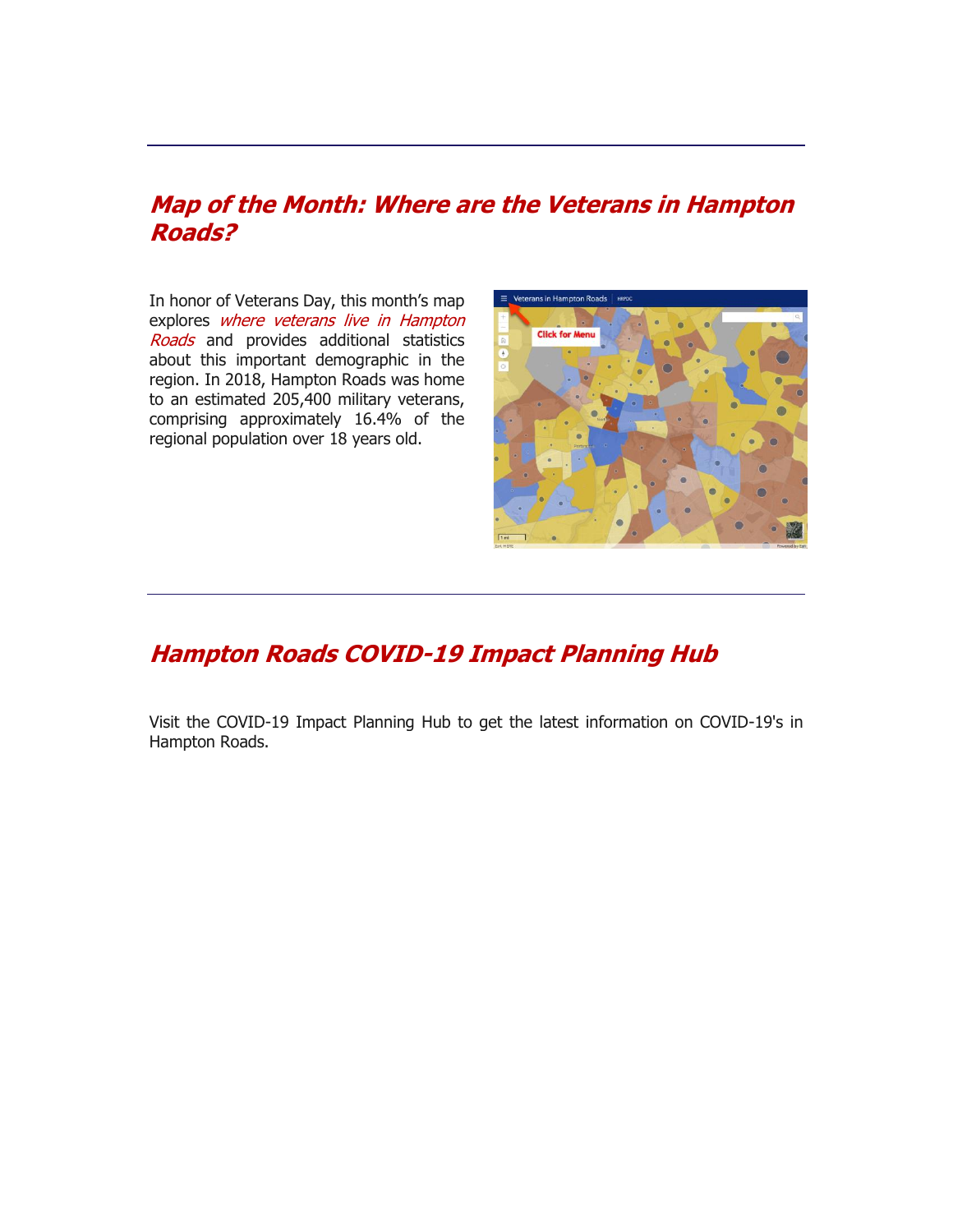

# **Upcoming Meetings**



# **October Meeting Summaries**

**[HRTPO October 15, 2020 Meeting Summary](http://r20.rs6.net/tn.jsp?f=001BR34_K56Fc4Aq7Q3R_wIF_fqhCDWoA3Gv0ySdq7nskzQgdT_ldicHXptTfIfWfTDLhrNzkIouKE_j-Smi9V7MwcEpfkCZNClaWvfO_m3E0NBCAVraEGoBQf0Fiuk73qF4o1rGVI3fWCwJ6-R44_2FenW7Fsbmt1tDYIliXLvobcmBpZaQQIYUz7zWwB9iApzsHxMvo_ZMhxYZBXfKUUaq4IE--IO46XT&c=gbJhLOmOpL3oRw_eUxFIJCZcvoN2XGdy3L30G5VPTeyQmxHgTmDbWg==&ch=mBAL0eBcGG1wSrTIBBjIi3TZqW98bemD6UOcrKLzEHnMOVvEk6o1jQ==)  [HRPDC October 15, 2020 Meeting Summary](http://r20.rs6.net/tn.jsp?f=001BR34_K56Fc4Aq7Q3R_wIF_fqhCDWoA3Gv0ySdq7nskzQgdT_ldicHXptTfIfWfTDtTdzgMQdPh8Yp4l-6chQUSqbUI_vCLKqF3riyIQ3pR0j1sgXKz7Y5RTgKPqlr16HUJknMosqk23F0WkwURaUN4DIthFqgPh8Kj3IS2JmYbIyjrRk4ttI83j9JhlPutajy4jsPfFMi-K9OuFN0xIwH-vk9v9ZTNv1&c=gbJhLOmOpL3oRw_eUxFIJCZcvoN2XGdy3L30G5VPTeyQmxHgTmDbWg==&ch=mBAL0eBcGG1wSrTIBBjIi3TZqW98bemD6UOcrKLzEHnMOVvEk6o1jQ==)**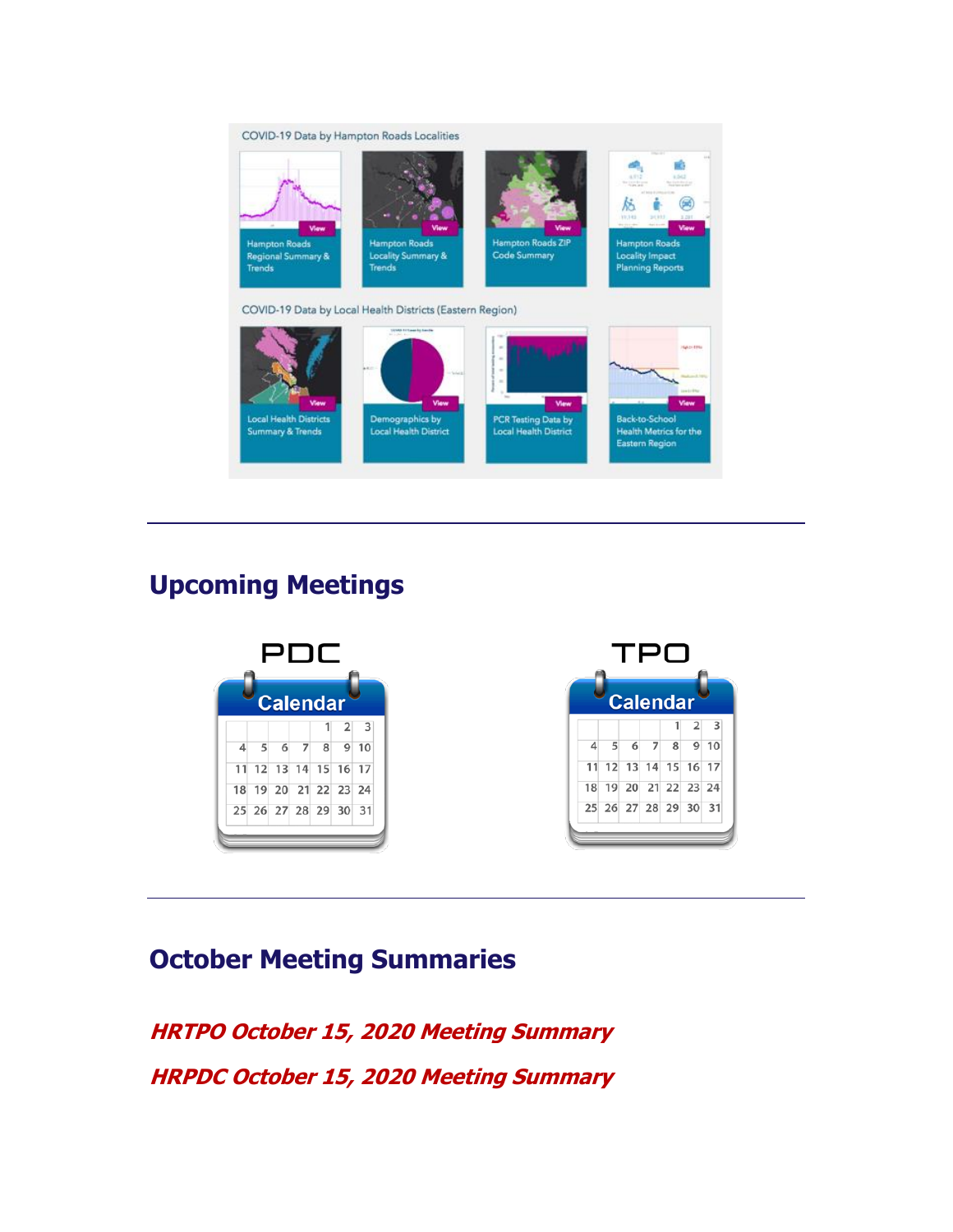## **Public Comment Opportunities**

**[HRTPO FY 2021 Unified Planning Work Program Amendment](http://r20.rs6.net/tn.jsp?f=001BR34_K56Fc4Aq7Q3R_wIF_fqhCDWoA3Gv0ySdq7nskzQgdT_ldicHURJ4Qc3vmua451ds-xNi0wdXZzvAWyqIijXUb87gdeAZD4EGag16F9w93MrE0dIfxmJNf4SXKEHkLLPT83P0txn263etra8E7Mx-dHKCToprTX7BTd3KGgHUnHE87_RSh-AbdAyDXvn&c=gbJhLOmOpL3oRw_eUxFIJCZcvoN2XGdy3L30G5VPTeyQmxHgTmDbWg==&ch=mBAL0eBcGG1wSrTIBBjIi3TZqW98bemD6UOcrKLzEHnMOVvEk6o1jQ==) (Ends November 16, 2020)**

**[Hampton Boulevard Corridor Study:Draft Report](http://r20.rs6.net/tn.jsp?f=001BR34_K56Fc4Aq7Q3R_wIF_fqhCDWoA3Gv0ySdq7nskzQgdT_ldicHURJ4Qc3vmua451ds-xNi0wdXZzvAWyqIijXUb87gdeAZD4EGag16F9w93MrE0dIfxmJNf4SXKEHkLLPT83P0txn263etra8E7Mx-dHKCToprTX7BTd3KGgHUnHE87_RSh-AbdAyDXvn&c=gbJhLOmOpL3oRw_eUxFIJCZcvoN2XGdy3L30G5VPTeyQmxHgTmDbWg==&ch=mBAL0eBcGG1wSrTIBBjIi3TZqW98bemD6UOcrKLzEHnMOVvEk6o1jQ==) (Ends November 19, 2020)**

## **HRPDC/HRTPO In the News**

**[For Virginia transit agency, electric buses help to meet](http://r20.rs6.net/tn.jsp?f=001BR34_K56Fc4Aq7Q3R_wIF_fqhCDWoA3Gv0ySdq7nskzQgdT_ldicHXptTfIfWfTDhNqiE-AcO4AUtj-bKQXPrPshLpb_UVTFDz8tz78sUFXxO4AEQK77uM5G7MrI4KLJlizQHEVOUgEcQ1M-pppuOWWcfR1al9nKuL2suWiVwmicTWlrf9j0IGMODw5ugw8qmzA2uIXGG__EJpm3LtpY_ahYHiTNbAL1Wmhi5jkIye5-Cf5Rsfm09GKz1GJm76aGE5jgKx_slF9iBnC36D71tDgrck2gkILK&c=gbJhLOmOpL3oRw_eUxFIJCZcvoN2XGdy3L30G5VPTeyQmxHgTmDbWg==&ch=mBAL0eBcGG1wSrTIBBjIi3TZqW98bemD6UOcrKLzEHnMOVvEk6o1jQ==)  [climate, equity goals](http://r20.rs6.net/tn.jsp?f=001BR34_K56Fc4Aq7Q3R_wIF_fqhCDWoA3Gv0ySdq7nskzQgdT_ldicHXptTfIfWfTDhNqiE-AcO4AUtj-bKQXPrPshLpb_UVTFDz8tz78sUFXxO4AEQK77uM5G7MrI4KLJlizQHEVOUgEcQ1M-pppuOWWcfR1al9nKuL2suWiVwmicTWlrf9j0IGMODw5ugw8qmzA2uIXGG__EJpm3LtpY_ahYHiTNbAL1Wmhi5jkIye5-Cf5Rsfm09GKz1GJm76aGE5jgKx_slF9iBnC36D71tDgrck2gkILK&c=gbJhLOmOpL3oRw_eUxFIJCZcvoN2XGdy3L30G5VPTeyQmxHgTmDbWg==&ch=mBAL0eBcGG1wSrTIBBjIi3TZqW98bemD6UOcrKLzEHnMOVvEk6o1jQ==) (Energy News Network, November 6, 2020)**

**[HRPDC has plans for Western Tidewater](http://r20.rs6.net/tn.jsp?f=001BR34_K56Fc4Aq7Q3R_wIF_fqhCDWoA3Gv0ySdq7nskzQgdT_ldicHXptTfIfWfTDfu1gR4G8IpcOCp7thIpNiif6rCLVQ_Zw2cOeEmcm7K_CViQC4E_hOUnuANrvg0l9Qs_Bhv49WPQrByB4SGtgQ7E6E_Lsd6oIKYPjDGoS0A4prdCZngZnmvnoZyGEDPyuRekVRXAHqdzvXBtAqBubEgPdE7y-0s6N2esK6h8YVA0=&c=gbJhLOmOpL3oRw_eUxFIJCZcvoN2XGdy3L30G5VPTeyQmxHgTmDbWg==&ch=mBAL0eBcGG1wSrTIBBjIi3TZqW98bemD6UOcrKLzEHnMOVvEk6o1jQ==) (The Smithfield Times, November 3, 2020)**

KENDALL L. MILLER Administrator, Office of Community Affairs and Civil Rights

JOE TURNER Communications and Web Manager

ROBERT COFIELD Graphic and Web Designer

Phone: 757.420.8300 Fax: 757.523.4881 TTY: 757.390.2578

**[HRPDC Website](http://r20.rs6.net/tn.jsp?f=001BR34_K56Fc4Aq7Q3R_wIF_fqhCDWoA3Gv0ySdq7nskzQgdT_ldicHSJlajOK5Rmeyff_qNL45T4mM2VVGUFPMPAVXlyCmAHDczLVQ5b-91VlKJEVcmaGOo3iG2tGSfgGN2l-XH_hOVlfa4x5dAcUMQ==&c=gbJhLOmOpL3oRw_eUxFIJCZcvoN2XGdy3L30G5VPTeyQmxHgTmDbWg==&ch=mBAL0eBcGG1wSrTIBBjIi3TZqW98bemD6UOcrKLzEHnMOVvEk6o1jQ==)**

**[HRTPO Website](http://r20.rs6.net/tn.jsp?f=001BR34_K56Fc4Aq7Q3R_wIF_fqhCDWoA3Gv0ySdq7nskzQgdT_ldicHSJlajOK5RmeqBoY7Q8wQ5sWJz6z9gDELr4-I8ogua9Szq-doB5sW6APSoDMLHc7J1AKRcqigPu75FpLHp5RLKo=&c=gbJhLOmOpL3oRw_eUxFIJCZcvoN2XGdy3L30G5VPTeyQmxHgTmDbWg==&ch=mBAL0eBcGG1wSrTIBBjIi3TZqW98bemD6UOcrKLzEHnMOVvEk6o1jQ==)**

**[Join Mailing List](http://r20.rs6.net/tn.jsp?f=001BR34_K56Fc4Aq7Q3R_wIF_fqhCDWoA3Gv0ySdq7nskzQgdT_ldicHSJlajOK5RmeWhANYHuKoTQysXu8P6jB4FWm-uiZGekXCEBUmxslMinGVMGNd1eP07kZEhJNGi7QyH8CqlqnCbL_fo5lo_oFVSR6tMrPYOCN7b5i_ejL5LSHy5LfM422nlmIIJ9UEs6JpIb-68XZxz_HSWzkOTPD3DCvXyrobKKyaH06Z6ZVHn0uzpIZ4Dz5CRSEEv8qoDlBoG9lh-lGlt4N7BOl_-wub-aYT7pm4vyWW0OLHVy-M3qggpfkNECkhF48ZPYO-1Y_&c=gbJhLOmOpL3oRw_eUxFIJCZcvoN2XGdy3L30G5VPTeyQmxHgTmDbWg==&ch=mBAL0eBcGG1wSrTIBBjIi3TZqW98bemD6UOcrKLzEHnMOVvEk6o1jQ==)**